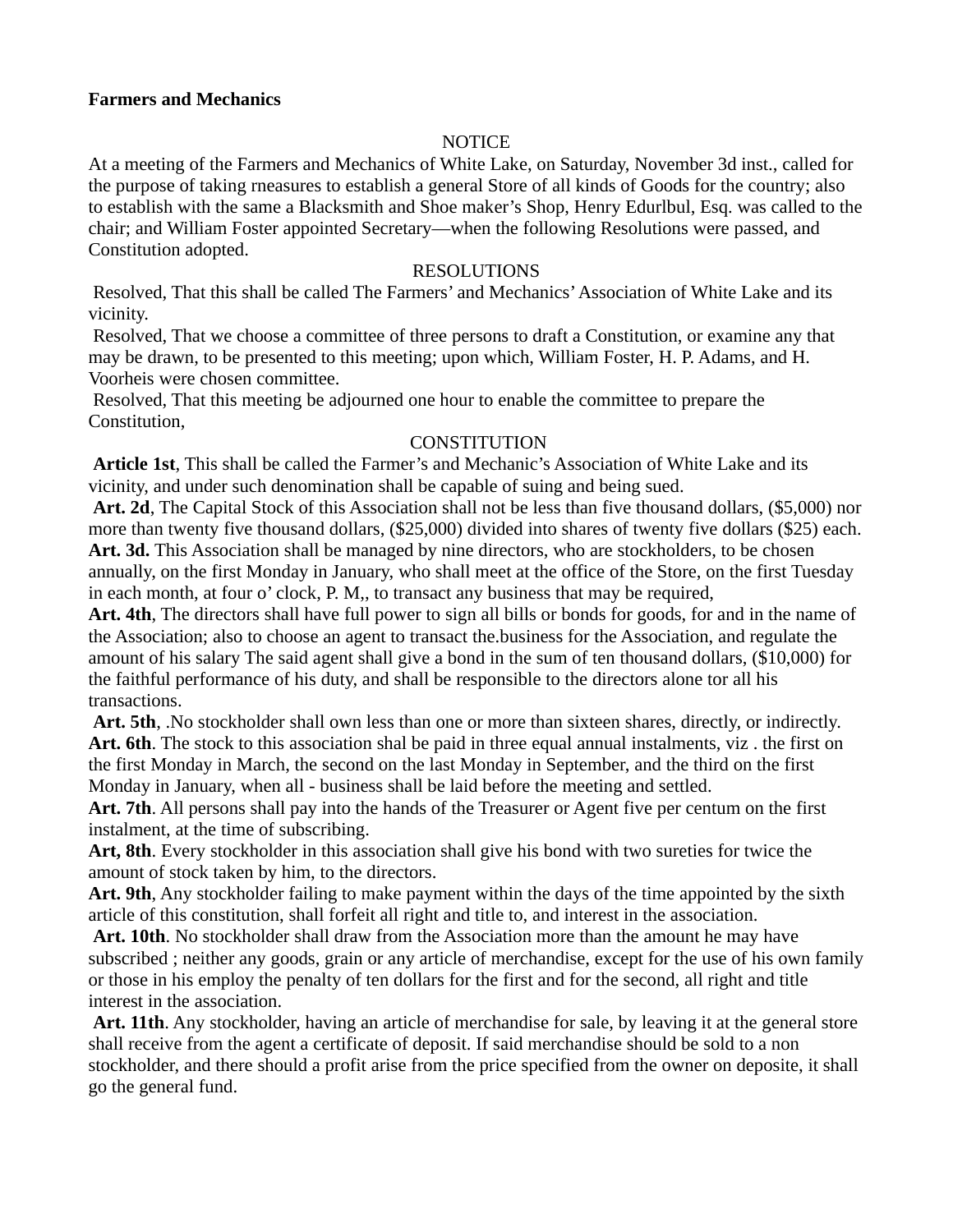**Art. 12th**. Any stockholder depositing grain in the general store, shall recieve from the agent a certificate of deposite, specifying the quality and the quantity, and the said grain shall be sold or floured at the discretion of the Directors.

**Art. 13th**. Any stockholder not drawing from the association the. amount of stock he may have subscribed, shall at the annual meeting in January, have the balance due credited to him in the amount of stock on hand.

 **Art. 14th**. No stockholder shall retire from the asaociation without first giving six months notice to the directors in writing.

**Art. 15th**. There .shall be connected with the store a blacksmith and shoe maker's shop, the materials for the same to be furnished out of the general, and a list of prices for stockholders and non stockholders shall be made by the directors,

Art. 16th. Every shall be liable to be assessed according to the amount of stock taken by him, to defray all necessary expenses, should the profit arising, from the sale of goods to non stockholders be insufiicient, under a penalty of the ninth article of this constitution. But if there should sufficient profits arise from sales to non stockholders, and 'leaven surplus, it shall bo divided on each share.

**Art. 17th**. Every share of the stock to this association shall bo entitled to one vote.

**Art. 18th**. This constitution con be revised or amended by a majority of two thirds of the votes.

*Second Meeting*

The following resolutions were passed:

 Resolved, That the Constitution having been approved by this assembly, that we now choose a Treasurer, and nine persons to obtain subscriptions to this association, who shall make their returns to the Treasurer [who may be chosen] on or before the meeting [that shall be appointed] in December next; upon which H. Hulburt was elected Treasurer, and H.P. Adams, Pardon Hicks, P.S. Frissbee, N. Bunyea, E. Jones, Thomas Garner, Doct Clark, Daniel Arthur and Andrew Sorloy committee to obtain subscriptions.

Resolved That we petition our honorable Legislature at an early period the next session for an act of incorporation.

Resolved that all persons subscribing to the stock of this Association shall pay five per cent on the first instalment at the time of subscribing : which money shall be appropriated for the erection of a suitable building or buildings for the Association.

 Resolved, That we choose a committee of three persons, who shall each prepare a draft for the building or buildings for the Association ; said drafts to be presented to the meeting in December, upon which H. P. Adams, P, S. Frissbee, and Andrew Sorley were appointed said committee.

 Resolved, That the buildings for this Association shall consist ofone for a store, one for a blacksmith's shop and one for a shoemaker's shop.

 Resolved that we proceed Forthwith to make provision for erecting the before mentioned buildings. Resolved, That the Constitution of this Association, and the proceedings of.this meeting be published in the Pontiac Courier and Pontiac Herald.

Resolved,-That this meeting be adjourned till the first Monday in December, at \_\_ o'clock, P. M. at this place.

WM. FOSTER, Secretary.

H. Hulburt, Chairman.

November 9, 1838 Pontiac Courier